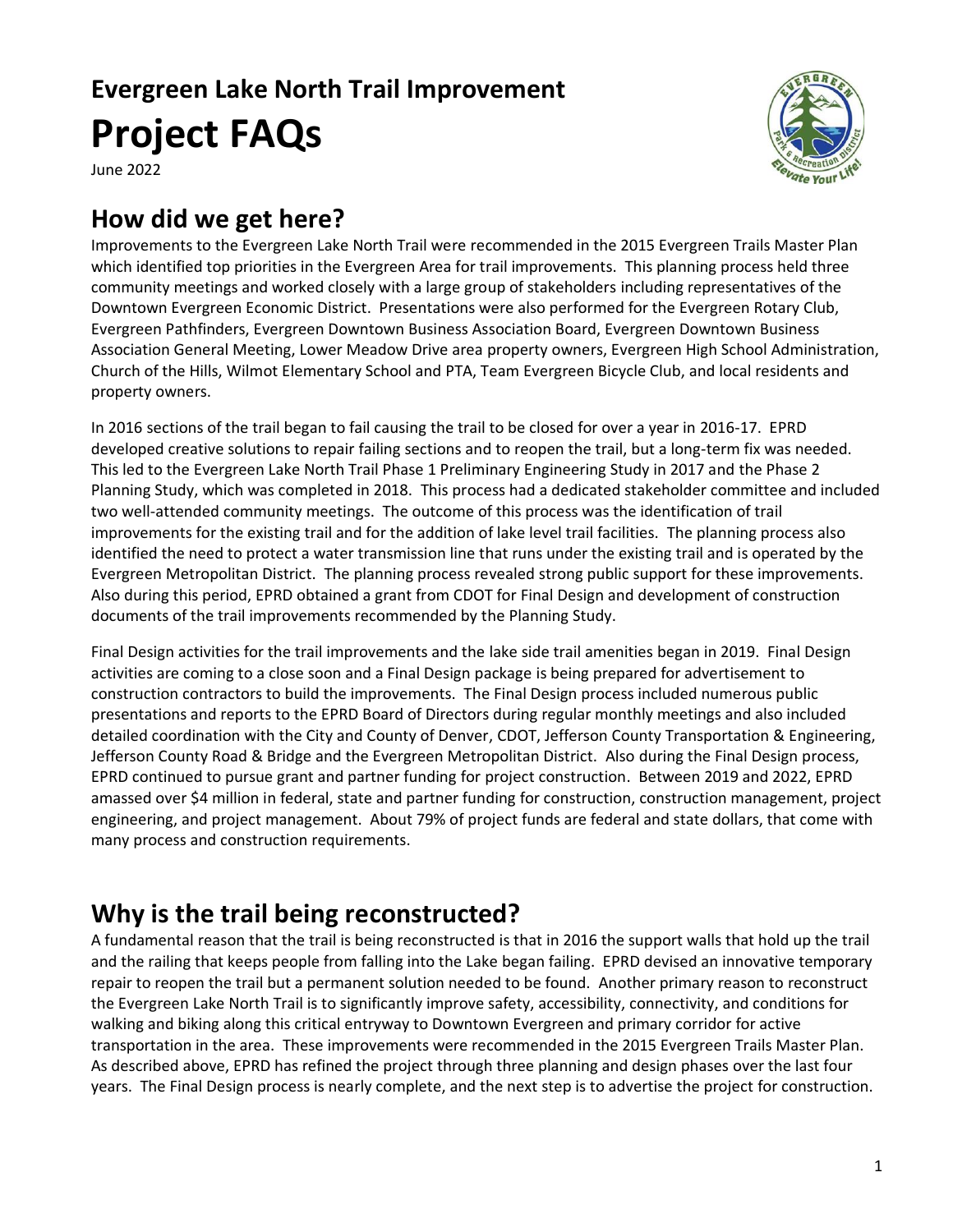# **What section of the trail is being rebuilt?**

The section between the Evergreen Lake Dam and Upper Bear Creek Rd are being rebuilt.



## **Who is leading the construction?**

EPRD has not engaged in an advertisement and bidding process for construction at this time, so no contractor has been selected to lead the construction. It is anticipated that project advertisement will occur in June of 2022. EPRD will contract with both a construction contractor and a construction manager for the project.

# **When is construction scheduled to begin, and how long is it expected to take?**

The current Engineer's construction schedule allows for 300 consecutive calendar days to complete the work from the time a contractor receives Notice to Proceed from EPRD. Construction activities would begin in Fall of 2022 and with the work substantially completed by May  $15<sup>th</sup>$ , 2023. Minor construction activities such as plantings and other seasonally-dependent activities would be completed in June of 2023. The construction of the trail requires closure of one lane of SH 74 between Upper Bear Creek Rd and CR 73 to allow the contractor the necessary room to remove the old trail and to construct the new trail. This closure will be in place for up to 120 consecutive calendar days during the construction period and the exact timing of the closure will depend on the contractor's construction schedule and means and methods. The selected Contractor will have input into the construction schedule although major milestone completion requirements are set by the Plans and Specifications and the Bid Documents. Of note is that the construction schedule also affects construction price.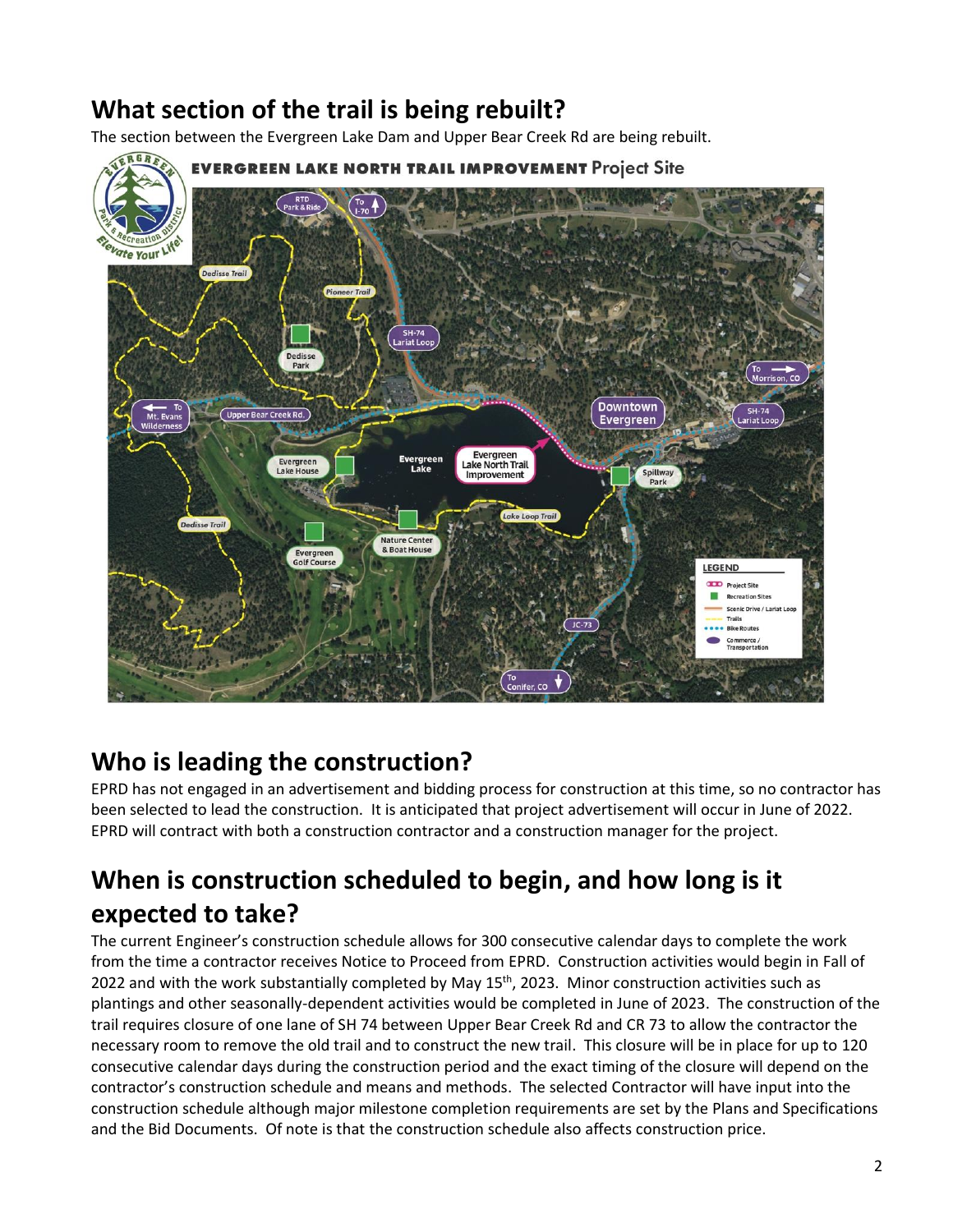#### **What were main factors that set the schedule?**

The schedule is determined by several factors:

- Length and complexity of the Final Design process, involving many agencies and following federal, state and local process requirements.
- Funding requirements that impact advertisement date, length of advertisement and completion of work dates.
- Construction activity weather requirements including necessary temperatures to pour concrete, ability to compact earthwork and also inclement weather days.
- Goal to complete the major construction activities by May 15<sup>th</sup>, 2023.
- Ability to obtain better construction pricing by allowing some flexibility in construction activities and adequate time to complete construction tasks.
- Construction pricing has been fluctuating in the last 6 months and with significant Federal dollars beginning to become available for construction, we are concerned with delaying construction for too long.

# **How will construction impact downtown traffic flow?**

There are two parts to this question -- what is the traffic detour pattern and what are the anticipated impacts. The traffic detour pattern is shown in the map below. It envisions one-way eastbound traffic on SH 74 between Upper Bear Creek Rd and CR 73. Two-way traffic would remain on all other roadways including SH 74 through Downtown Evergreen. Westbound SH 74 traffic in the detour area only -- between CR 73 and Upper Bear Creek Rd -- would be detoured to Upper Meadow Dr/Douglas Mountain Rd to access SH 74 near Christ the King Church.

The anticipated traffic impacts of the proposed detour were evaluated during the final design process. Traffic operations are anticipated to remain at acceptable levels on SH 74 and CR 73 during peak times. In order to ensure orderly and safe traffic flow at the Meadow Dr/SH 74 intersection, we have called for active flaggers to be present during peak times to facilitate left and right turns from Meadow Drive onto SH 74. Traffic patterns will be tracked and evaluated during the project, and adjustments may be made to maintain the acceptable traffic operations should traffic issues develop during the detour period. This process will be part of the construction contractors' contract and responsibility.